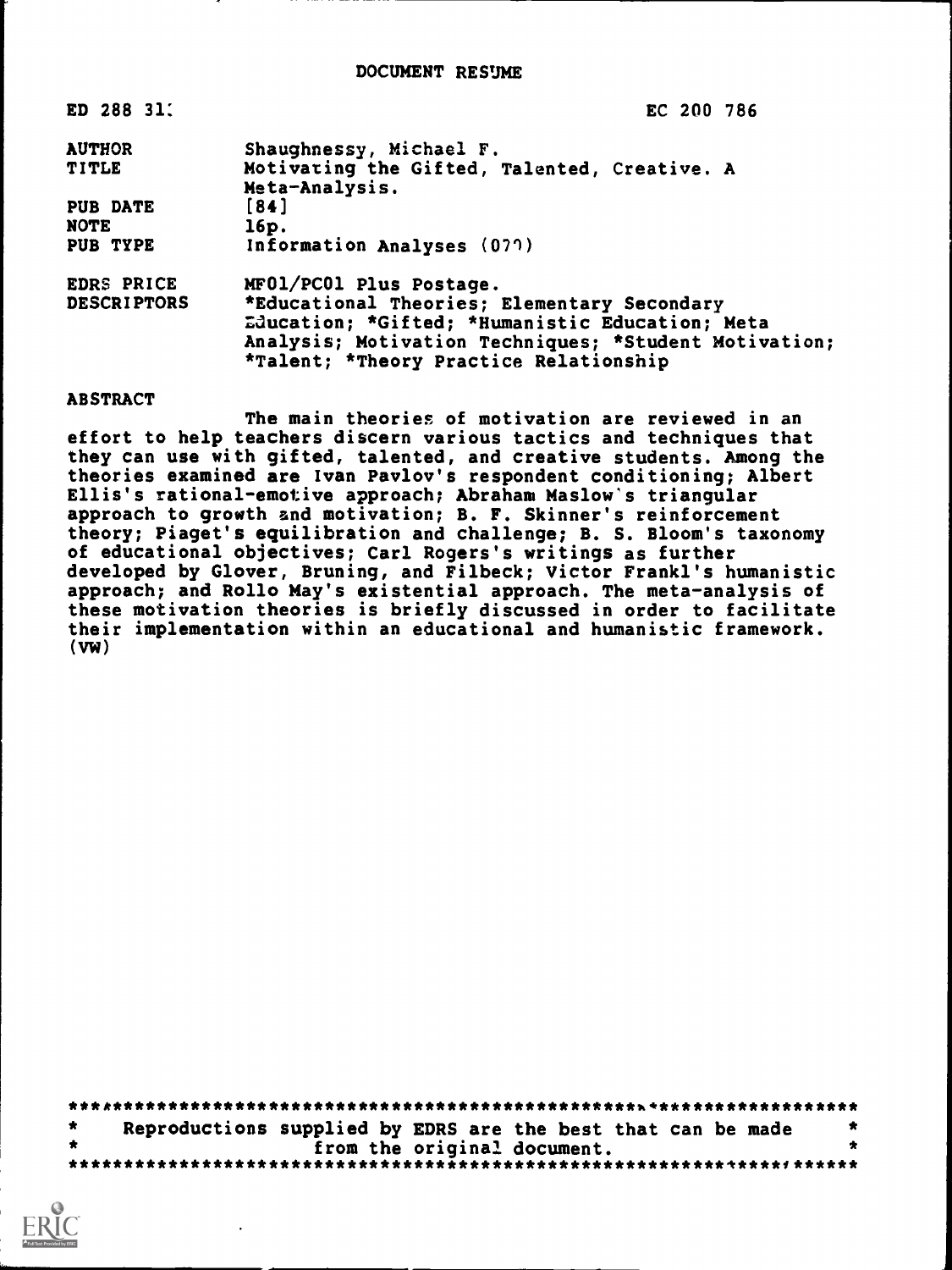$\bullet$ 

 $\overline{\mathbf{x}}$ 

Motivating the Gifted; Talented; Creative

 $\bullet$  ,  $\bullet$  ,  $\bullet$ 

A Meta-Analysis

Michael F. Shaughnessy

Eastern New Mexico University

Psychology Department

Portales. New Mexico

"PERMISSION TO REPRODUCE THIS MATERIAL HAS BEEN GRANTED BY

 $\eta\mathcal{U}$  $\mathcal{L}$ kae Kaus Knessy

TO THE EDUCATIONAL RESOURCES INFORMATION CENTER (ERIC)"

U.S. DEPARTMENT OF EDUCATION<br>Office of Educational Re-earch and Improvement

EDUCATIONAL RESOURCES INFORMATION CENTER (ERIC)

- **C**erthis document has been reproduced as<br>received from the person or organization<br>originating it
- Mint...changes have been made to improve.<br>reproduction quality

Points of view or opinions stated in this doCu<br>ment: do: not: necessarily: represent: official<br>OFRI position or policy

 $2\overline{2}$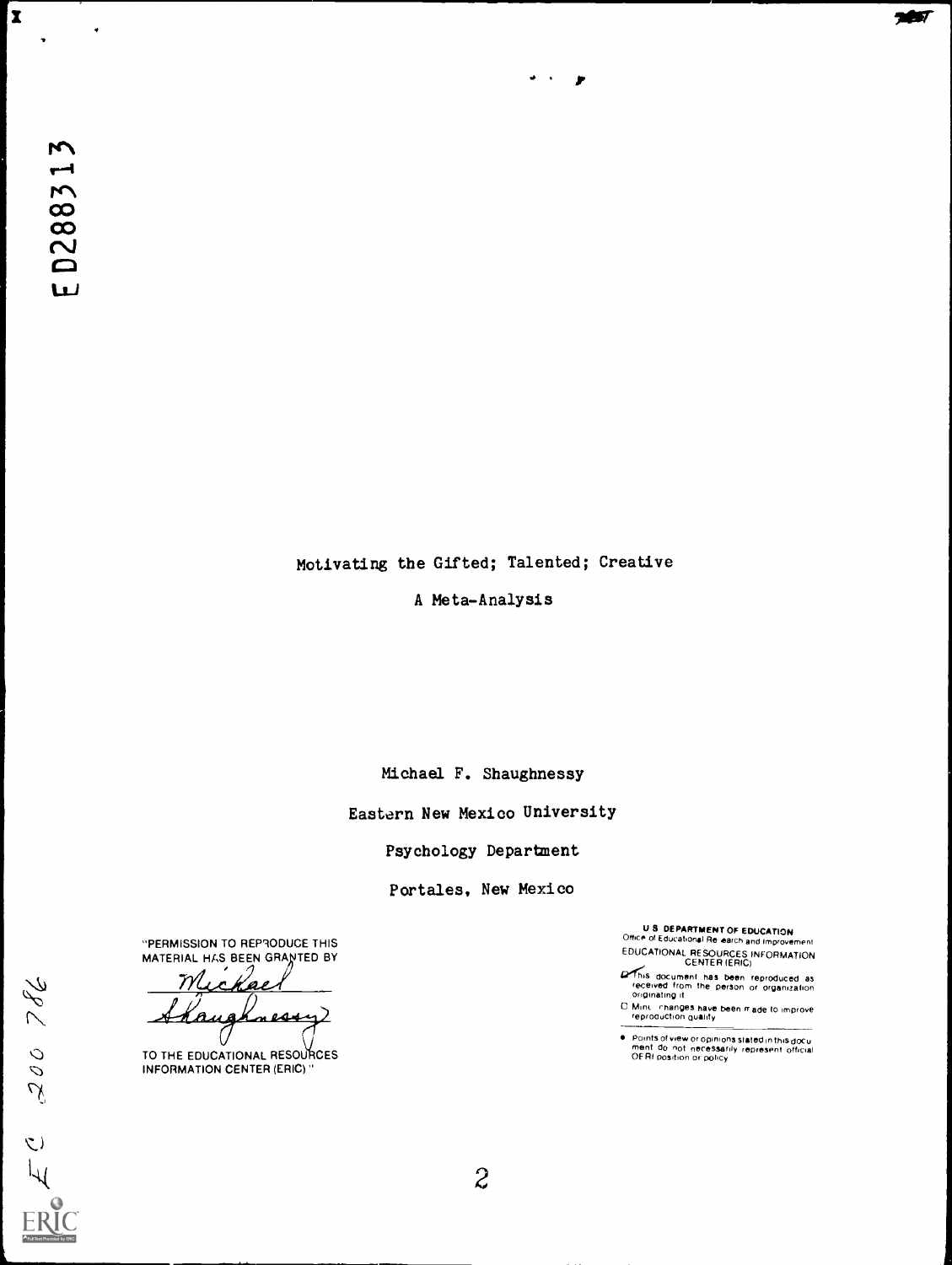## Abstract

Although many students appear to have an exceptional amount of potential, they often do not actualize their talents. This article reviews theories of motivation in light of the gifted/talented/creative, and attempts to explore the facets of the creative process.



X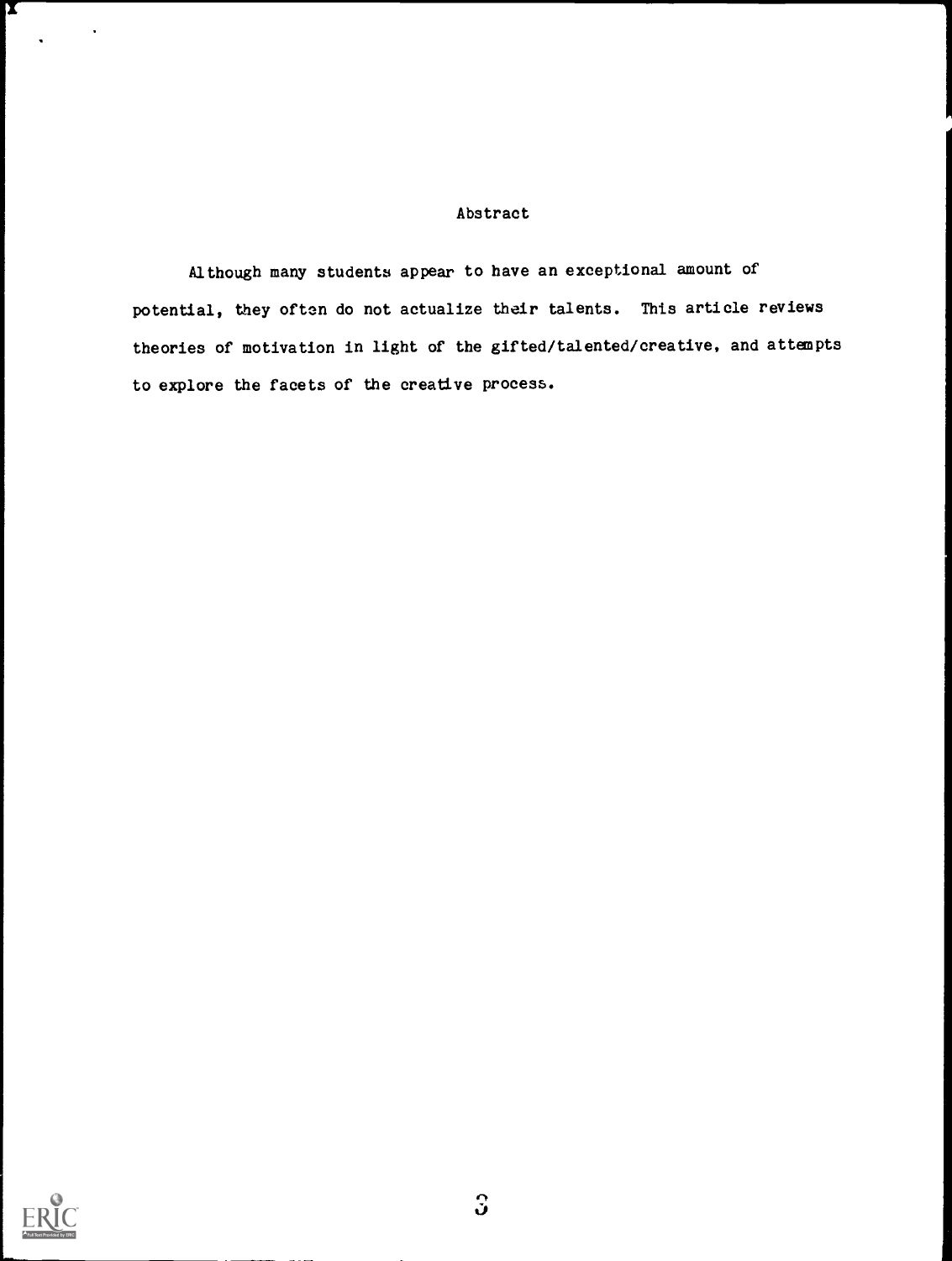The process of motivating any learner is an exceptionally arduous one. Although both the teacher and the learner are often aware of the learner's  $IQ$ , potential, and past creative products, failure, ennui and lethargy are often the end product. Frustration on the part of parents, teachers and counselors may take its toll on all. "How can we 'motivate' this child?" "What are the ways to help him reach his 'potential'?" and "How can we get him/her going?" are questions often heard by parents, teachers, and counselors.

And what are the answers? Textbooks offer many and varied theories of motivation. This paper will attempt to review the main theories of motivation in an effort to help teachers discern various tactics and techniques of motivation they can use with gifted, talented and creative students. In addition, a meta-analysis of said theories will be conducted in order to facilitate the implementation of said theories with an educational and humanistic framework.

# The Main Theories of Motivation

Ivan Pavlov, and of course. "man's best friend" have been responsible for one of the early theories of motivation, i.e., Respondent Conditioning. Working at the University of Moscow, Pavlov ascertained that his dogs could be conditioned to respond in a certain fashion, depending upon the situation. Teachers certainly do not want their students to salivate, but do wish to provide a positive attitude for creative activities. Teachers want to classically condition their students into producing memorable work and a creative product. Thus, the environment should provide that stimulation that  $m_{\text{ay}}$  condition a motivating response. Here, teachers must determine those conditions mos, facilitative and amenable to creative work. Brainstorming. relaxation, dealing with improbabilities and fluencies may all be antecedent



х

 $\frac{d}{dt}$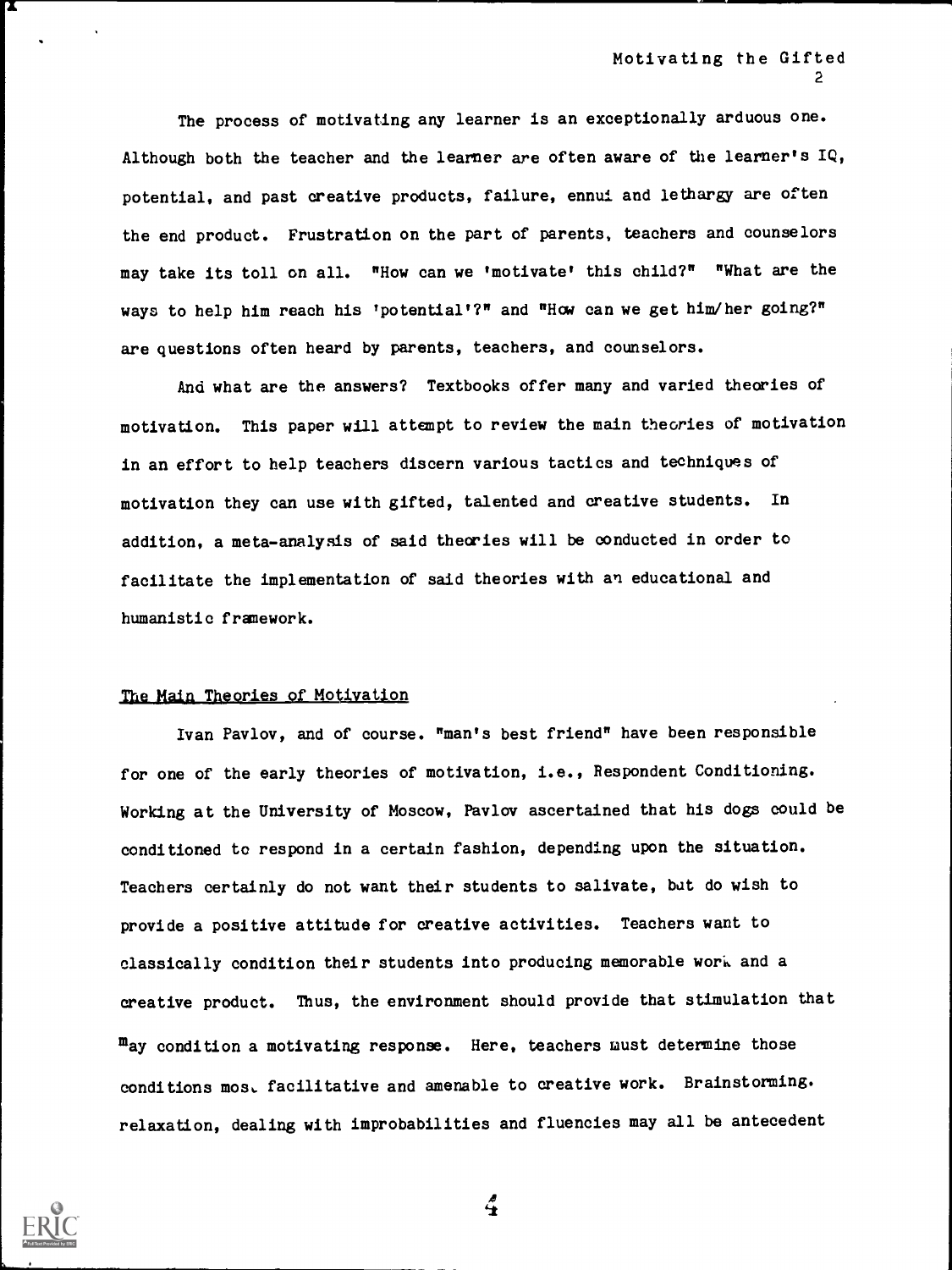conditions. Role playing and small group work may further assist in the creative process.

Enhancing Motivation: The Rational Emotive Approach

Many students are apprehensive about engaging in creative endeavors. They have unrealistic ideas, irrational constructs and erroneous attitudes and beliefs about their subject (creative writing, painting) or about their abilities. Feelings of fear, apprehension and fright must be dealt with prior to the child's engagement in creative work. Typical irrational beliefs shared by gifted, creative children Include

- A. I think it's too hard..
- B. I shouldn't have to do this.
- C. Things ought to be easier.
- D. I must never make an error.
- E. It won't be "good enough."

Albert Ellis (1962) the "creator" of Rational-Emotive therapy has theorized that emotional disturbance stems from irrational beliefs--the "shoulds", "oughts" and "musts" that we express to ourselves internally. In order to overcome our apprehension we must confront and dispute our irrational beliefs. Teachers, in order to help their students, must also examine their students' attitudes, expectations and beliefs relative to their abilities and their tasks. Preconceived notions may have to be dealt with in the classroom. A "bull session" may be helpful in "clearing the air" and in coping with student's anxie ties.

Helping students begin their assignments is also therapeutic. As Ellis says, "You rarely get gain without pain" (1977). Knaus (1974) has written an entire handbook to help students deal with their ideas about school and life.



 $\mathbf{x} = (x - y)^T$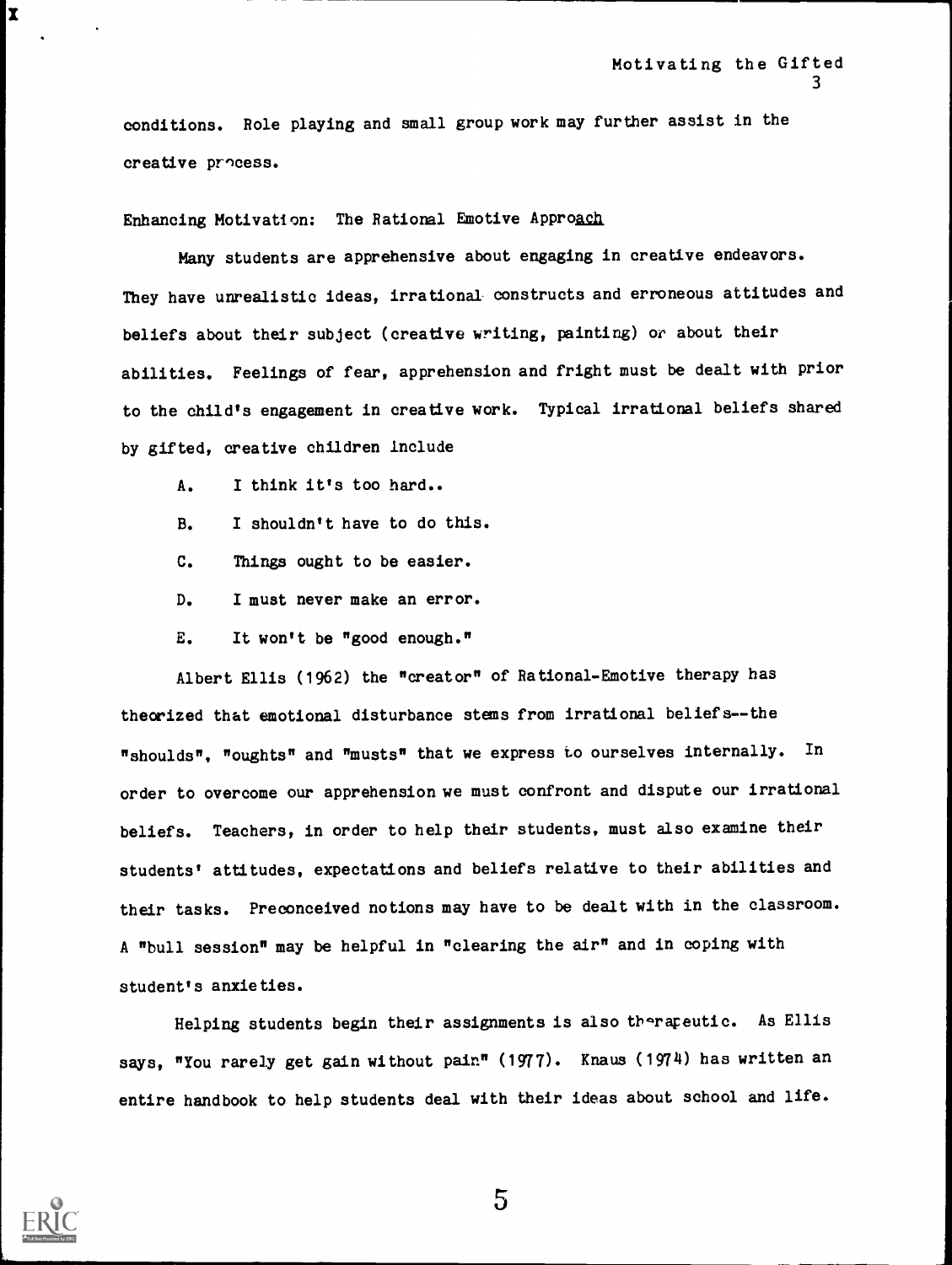# Helping Students Self-Actualize

 $\mathbf{x}$  and  $\mathbf{x}$  and  $\mathbf{x}$ 

Abraham Maslow has offered a triangular approach to the process of growth and motivation. Hypothesizing that lesser needs must be met before higher needs are actualized, Maslow (1970) has indicated the basic needs to be physiological in nature (hunger, thirst, air), followed by safety needs (security, absence of danger), then love needs such as affiliation, acceptance and belonging, followed by esteem needs such as achievement, approval, recognition and competence. Finally, self-actualization needs are the realization of one's own individual potentialities, and self-fulfillment of one's goals.

Herein the teacher must know his/her students and be able to determine their present level of functioning. A new child in the class may feel unsafe. insecure in his/her new environment. Provisions must be made so that this child can feel safe and secure. A "loner" may need to feel part of the group. She/he may want to belong and be accepted by his/her peers. Time may be necessary to heal his/her wounds. Finally another child may need to be recognized for his/her achievements. The approval of the teacher may be necessary. Reflecting on this child's competence in his/her area may be necessary.

Some confident, creative, talented students may not need extensive motivation to actualize their talents. However, the instructor's interest, support and care may be facilitative props in their endeavors.

# B. F. Skinner: Reinforcement Theory

The most generally known theory of motivation is that of B. F. Skinner of Harvard. He has indicated that in order to increase certain behavior, one must reinforce it--either primarily or secondarily, as soon after the response is emitted as possible. Furthermore, prompting and shaping (reinforcing

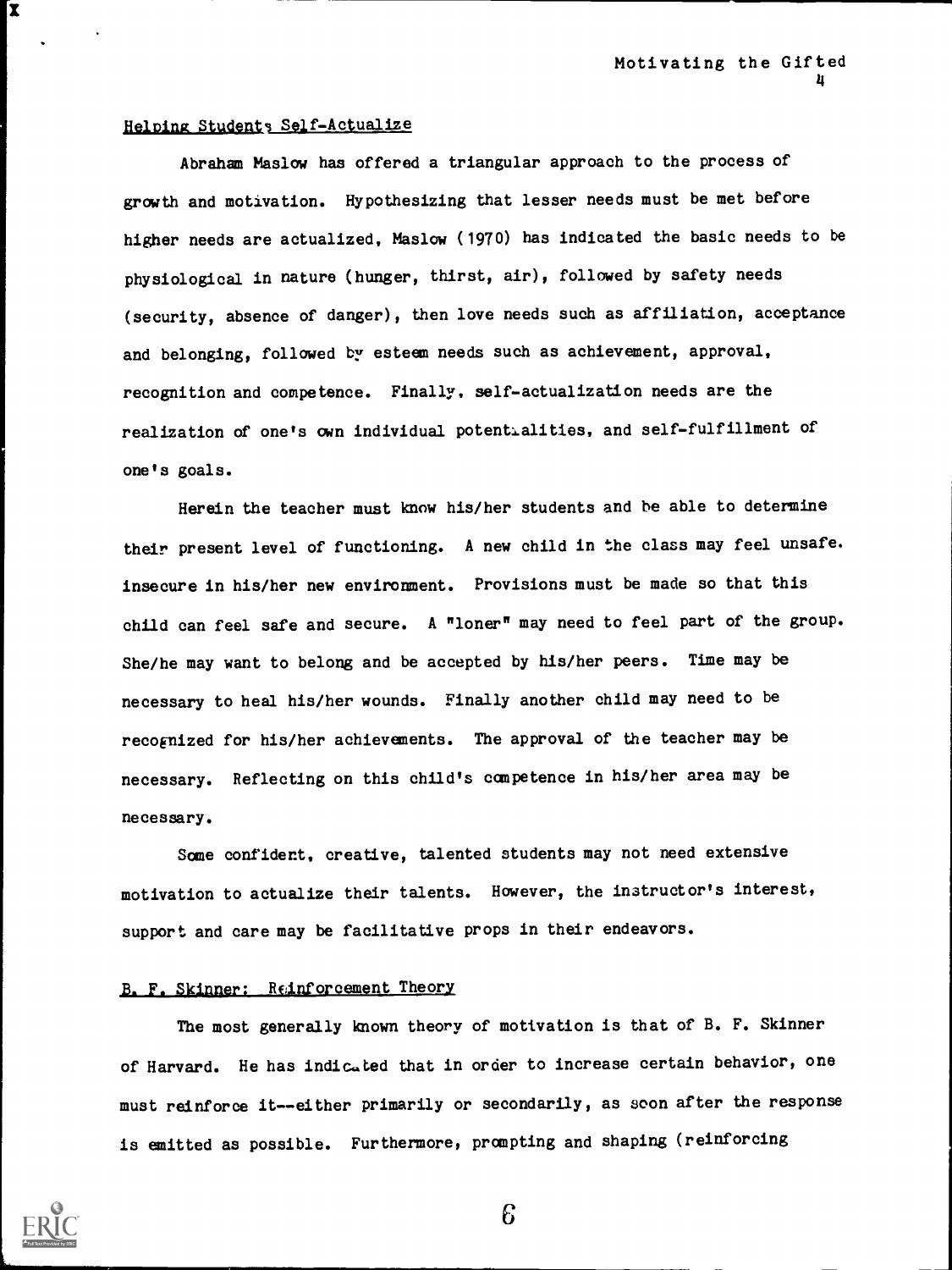successive approximations of the desired behavior) are further tools. However, reinforcement must be enosen with care. Astute gifted students may have very high standards and may reject what they discern to be empty praise. Often "honesty is the best policy" with many gifted students. For others. a five minute break to "stop and smell the roses" is more reinforcing than M&M's.

Often the "natural consequences" of an event are highly reinforcing--the completion of a task--the final tout. as on a painting, the final re-write of a creative story are all intrinsically reinforcing to the gifted/creative child.

### Piaget. Equilibration and Challenge

Piaget has taken a stance toward development and motivation which posits that children will attempt to accomodate and assimilate new material to .heir existing schemata. Thus, teachers can provide new information on a continual basis in order to involve students in the learning process. However, teachers should be aware as to "where the child is" in terms of his/her level of functioning, i.e., pre-operational, concrete or formal stage of development.

Thus, motivation may be seen as a challenge in a Piagetian framework by creating a disequilibration. The teacher may prompt the student to seek equilibration. Granted, the above model over-simplifies Piaget's work, and teachers of the gifted, talented are encouraged to read the work of Piaget.

Regarding the gifted, most are probably at the level of formal operations. They are typically able to prove or disprove a hypothesis and deal with problems in a logical, rational fashion. This author. (Shaughnessy. 1983) has compiled a number of intellectual exercises designed to challenge gifted/talented thinkers.



X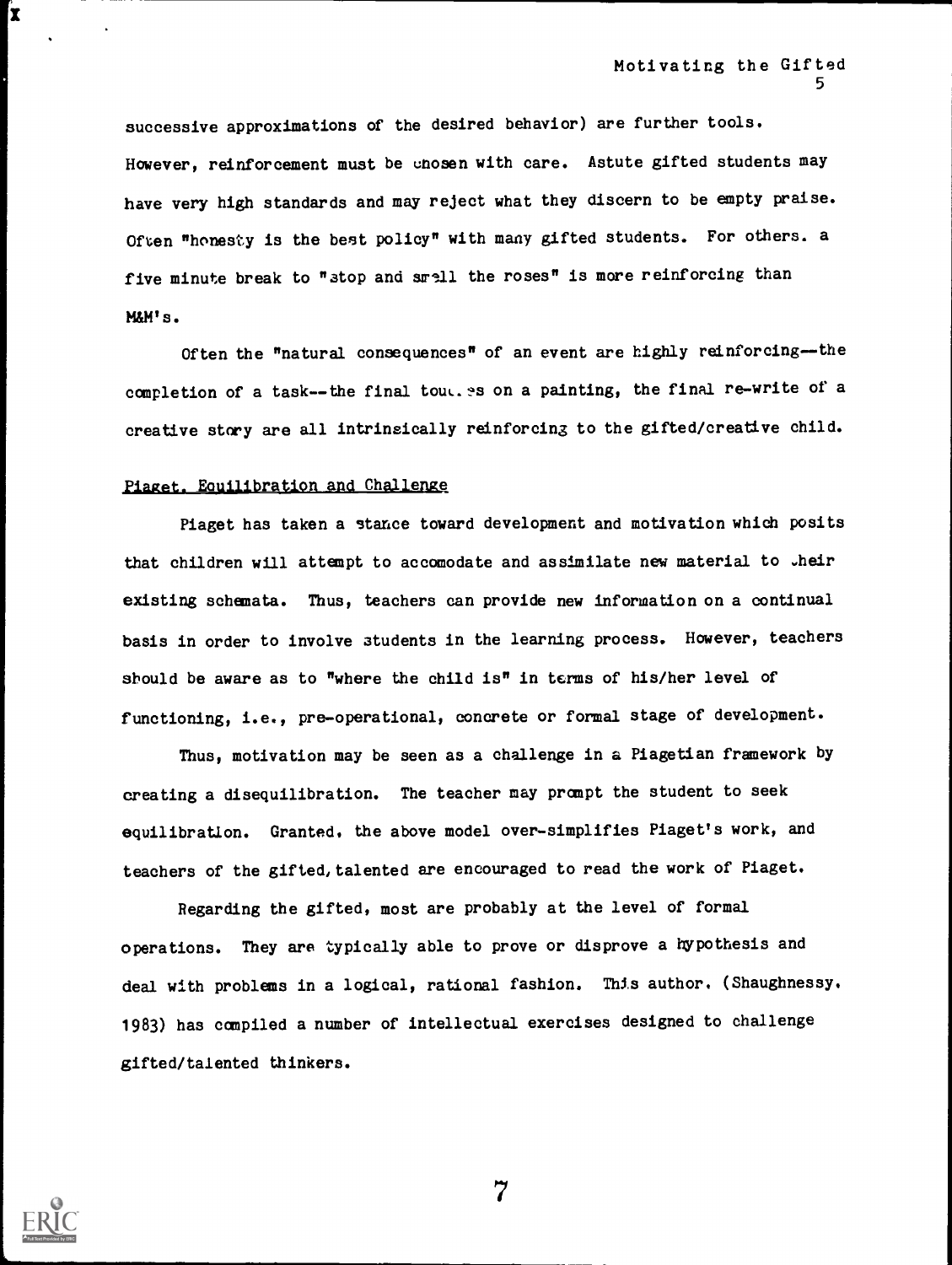## Bloom's Taxonomy of Educational Ob.iectives

The Taxonomy of Educational Objectives: Cognitive Domain (Bloom, Englehart, Furst, Hill & Krathwohl. 1956) has advanced the idea that knowledge and learning occur at several different levels. The knowledge level is considered to be the lowest and most simplistic. This is the factual domain and information is processea with minimal understanding. As we progress upward, comprehension and understanding becomes salient. Utilization of factual knowledge is now important. Then, application becomes predominant. There is an effort to use and apply learned material. Later, analysis becomes important and then even later the student moves to the level of synthesis- he/she is able to synthesize not only earlier learned material, but perhaps information from other domains. Finally the highest level, Evaluation is reached. At this stage the student is able to evaluate his/her work and his/her thinking processes.

Although not seen as a motivational theory. its applicability to education is obvious. Clearly a teacher who is attempting to force a child to synthesize will not succeed if the student is at a lower level.

#### The Rozerian Approach:

Carl Rogers (1969) has written extensively on education, counseling and marriage. Glover. Bruning and Filbeck (1983) have drawn several guidelines from Rogers (1969) that they feel will help facilitate the development of a positive self-concept and self-esteem in youth and, thus, enhance motivation.

Fi.st. students should be given ample opportunities to participate in class discussions. This, of course, is consistent with John Dewey's maxim that we "learn by doing."

Secondly, teachers should allow for the expression of feelings. There should be an opportunity for students to learn about themselves and how to



 $\mathbf x$ 

S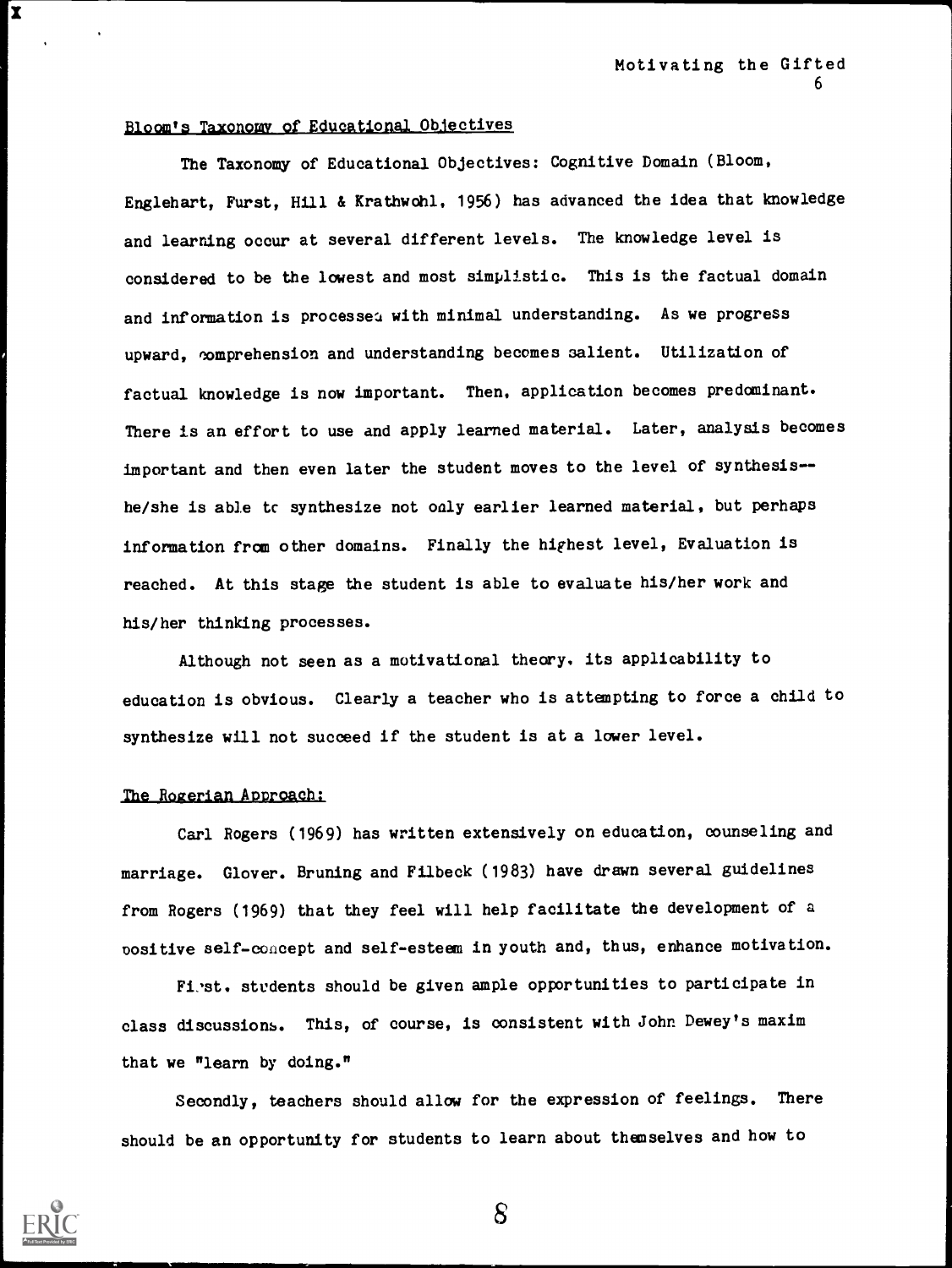accept their feelings. Glasser (1969) in his book "Schools Without Failure" has also recommended this as an integral part of education.

Third, a classroom environment of acceptance should be maintained. There should be discipline. but behavior should be separated from the person. An intervention such as  $^{\pi}I$  dislike it when you talk so loudly in class, Tom," is better than "I hate you when you scream and yell in class." The first intervention is behavioral and specific, the second, emotionally charged and vindictive.

Fourth. specific, clean rules for classroom behavior should be established. Often, as noted by Rogers (1969), the absence of motivation is simply the result of poor communication of expectations to students.

Finally, the teacher can emphasize activities leading to success. As the old chestnut goes, "success breeds success." This is a fugther point reiterated by Glasser in his "Schools Without Failure" program.

# Creativity: The Humanistic Approach

Viktor Frankl, founder of Logotherapy focuses heavily on crestivity as one way in which one can find meaning in life. Frankl (1978) indicates that "if everything is stored in the past forever. it is important to decide what we wish to eternalize by making it part of the  $p_{\text{S}}s$ . This is the secret of creativity: that we are moving something from  $e$  is thingness of the future into the 'being past'"( $\mu$ . 1;.-1)

In terms of prompting creativity I would quote this excerpt  $1$  or Frankl (1969) who is counseling a patient:

"Imagine there are about a dozen great things, works which weit to be created ... and there is no one who could achieve and accomplish it but Anna. No one can replace her in this endeavor. They will be your areatious, and if you don't create them, they will remain uncreated forever.

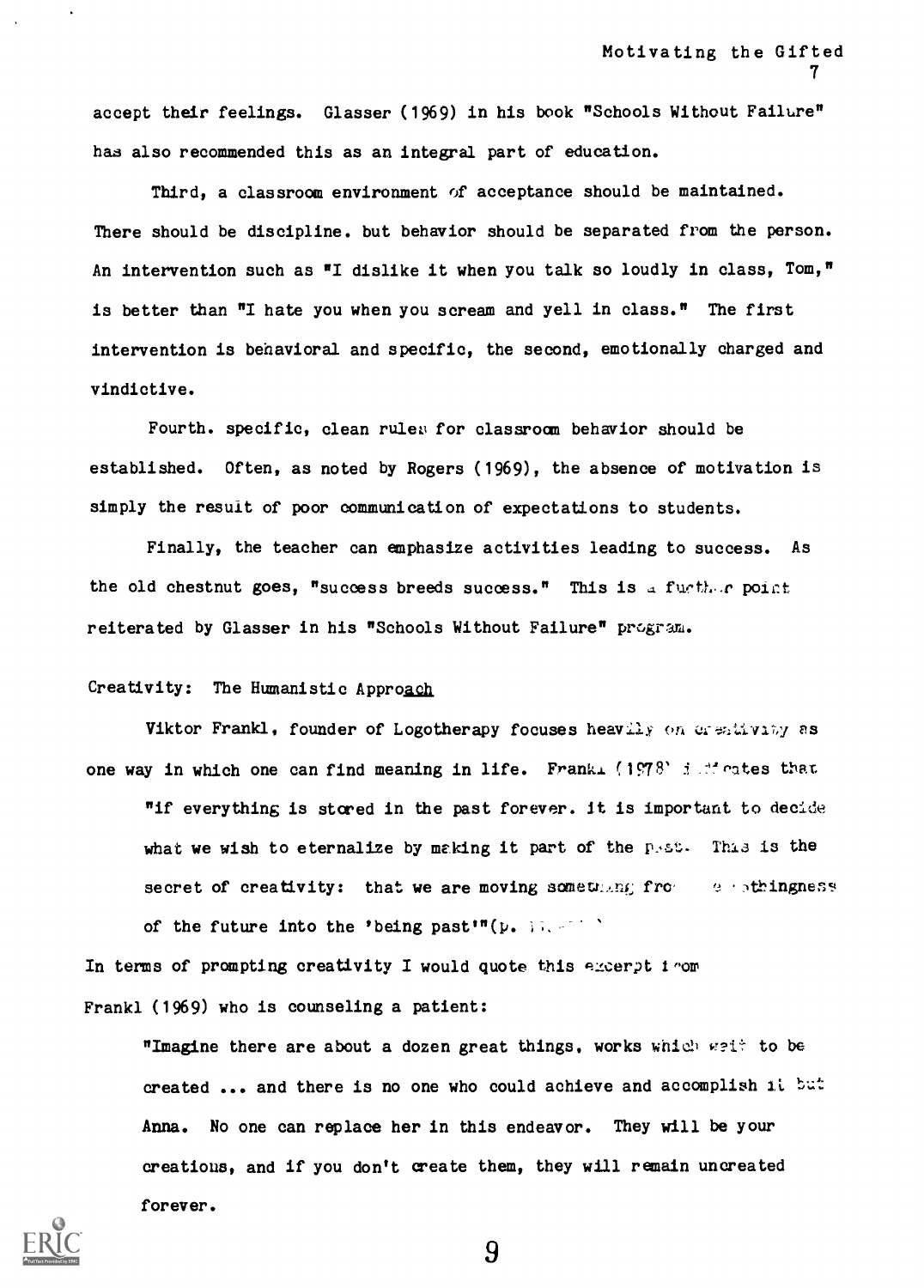If you create them, however, even the devil will be powerless to annihilate them. Then you have rescued them by bringing them to reality. And even if your works were smashed to pieces in the museum of the past, as I should like to call it, they will remain forever. From this museum, nothing can be stolen since nothing we have done in the past can be undone." (p. 128).

By creating, one is able to transcend oneself--to become Immortal as it were, by placing one's documents humain into the museum of the past. By calling upon the "defiant power of the human spirit" the teacher is able to tap the "core of creativity" (Shaughnessy, 1983) and counselors also, in excountering their clients, can use creativity (Shaughnessy, 1981).

By calling upon the "defiant power of the human spirit," people cannot only create, but also give to others. Frankl (1979) relates the story of a garb.go collector, who by repairing thrown away toys and giving them to poor children was able to transcend his daily chore.

What then, may a student be able to give? Frankl (1978) has indicated that:

"wr!ters who themselves have gone through the hell of despair over the apparent meaninglessness of life can offer their suffering as a sacrifics on the altar of humankind. Their self-disclosure can help the reader who is plagued by the same condition, help him in overcoming it."  $(p. 90).$ 

## An Existential Analysis

Rollo May, well known psychologist and author of "The Courage to Create" has indicated that:



 $\mathbf{x}$  and  $\mathbf{x}$  and  $\mathbf{x}$  and  $\mathbf{x}$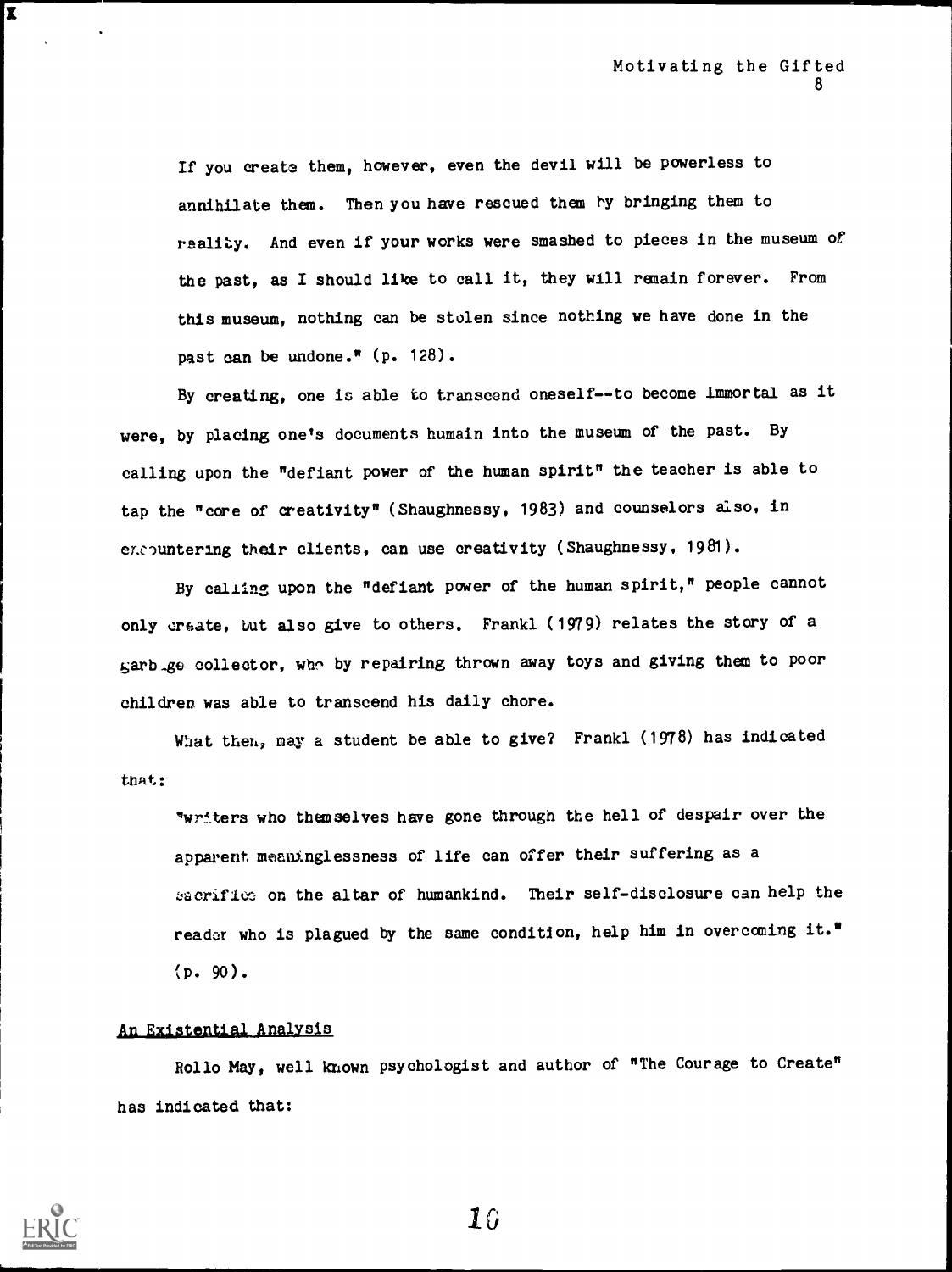"It is the geniuses, the persons of abundant talents, who have the greatest difficulty in seeking out their destiny because their gifts continually present them with so many different possibilities" (May, 1981, p. 130).

Thus, the talented are constantly torn, ever striving. They experience their emotions and life more fully than others. Can a teacher force a student to create? Is there a "teachable moment"? May (1981) further indicates that "The creative person stands in a state of openness, heightened sensitivity incubating the creative idea, with a sharpened readiness to grasp the creative impulse when it is born." The creative individual appears to be alive--intellectually and emotionally.

Hemingway, writing to F. Scott Fitzgerald, says:

"Forget your personal tragedy. We are all bitched from the start and you especially have to hurt like hell before you can write seriously. But when you get the damned hurt use  $it$ -d<sub>i</sub>n't cheat with it. Be as faithful to it as a scientist."

How many writers. poets and musicians have been "hurt like hell" only to rise above their pain and despair. Mong these very same lines. Jerome Kagan writes:

"Sucn freedom of the artist is not born. It is made in the pain of adolescent loneliness, the isolation of physical handicap, or perhaps, the smug superiority of inherited title. The freedom that permits "generation of possibilities"...is the beginning of a creative product" (Kagan. 1967. p. 27).

How much emotional pain does the artist suffer? How much is hidden behind the words and scenes and characters that are the artist's creations. And how can the menter channel that pain. emotion. and despair.



 $\overline{\mathbf{X}}$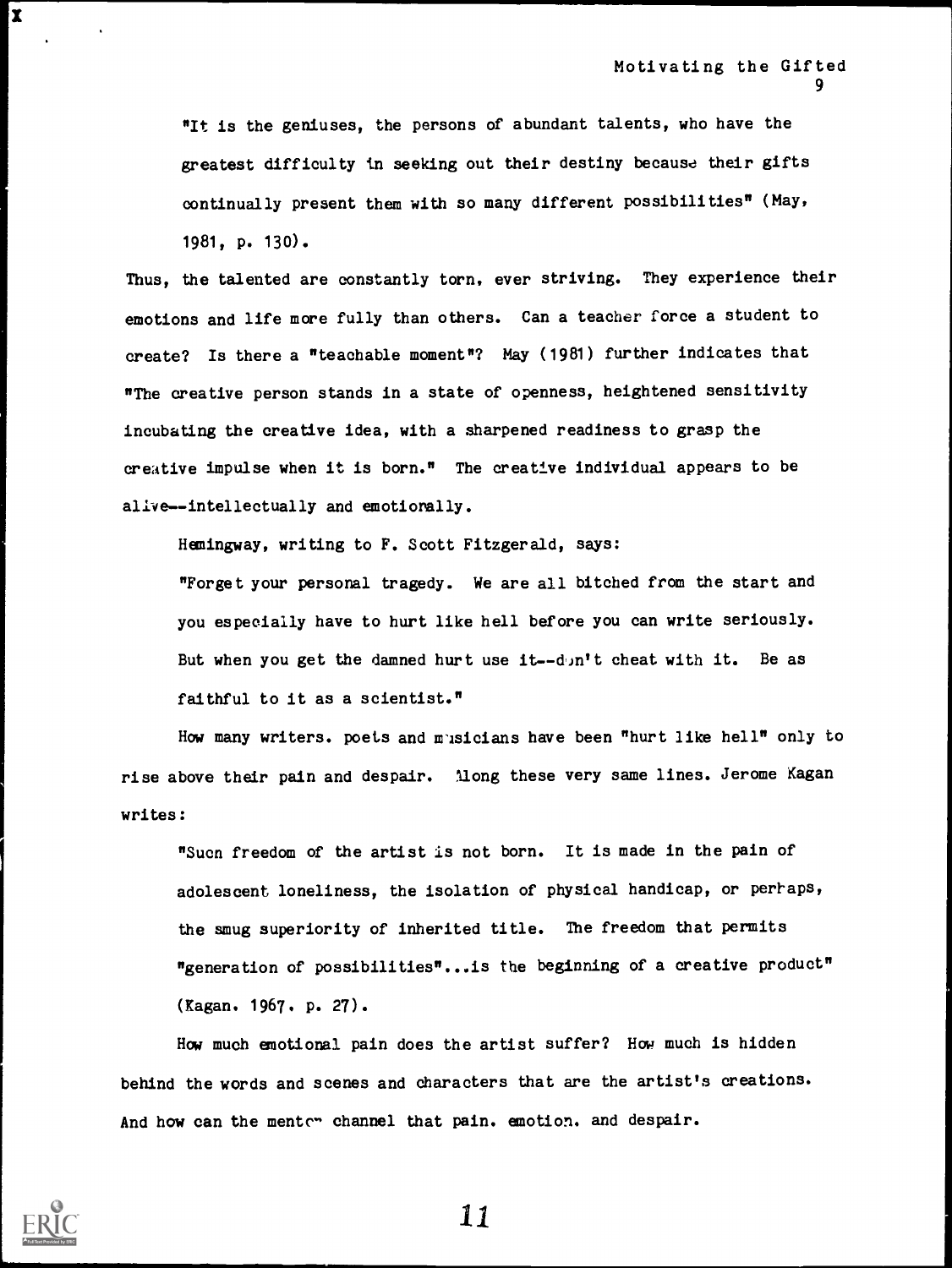May (1977) indicates that "The creative person, who ventures into many situations which expose him to shock is more often threatened by anxiety, but assuming the creativity is genuine, he is more able to overcome these threats constructively\* (p. 66). That is, he is able to channel those feelings into creative work; perform a self catharsis of sorts and divert those feelings of anxiety to help the artist/poet/writer to function better, if those feelings are used constructively.

Ephemeral as this perspective may be, it is this author's contention that this is real-- the process is real. The emotions are real and the outcome, genuine.

#### A Medley of Motivational Theories

In addition to the aforementioned theorists, many others have contributed to our knowledge of motivation. Several of these will be covered here.

David Ausubel (1963) in his work on "advance organizers" has indicated that if students have an awareness of the material to be learned, then learning is facilitated. In essence, we have a type of "ideational scaffold" in our brains which helps us deal with new incoming information. Ausubel's "advance organizer" helps us cope with to-be-learned material more readily.

Julian Rotter's work on locus of control (1966) posited that we all have either an internal or external locus of control. i.e., we see ourselves as controlled by others, fate, luck, chance, or the "stars." Recent research by Terry Gutkin (1978) suggests that teachers may be able to influence a balance by prompting and encouraging appropriate attribution statements.

David McClelland (1965) has indicated that teachers should stress the benefits of achievement motivation and the ways in which it can enhance students' self-images. Further. teachers can assist students in establishin. concrete goals and keep a record of progress toward meeting those goals.



Ĩ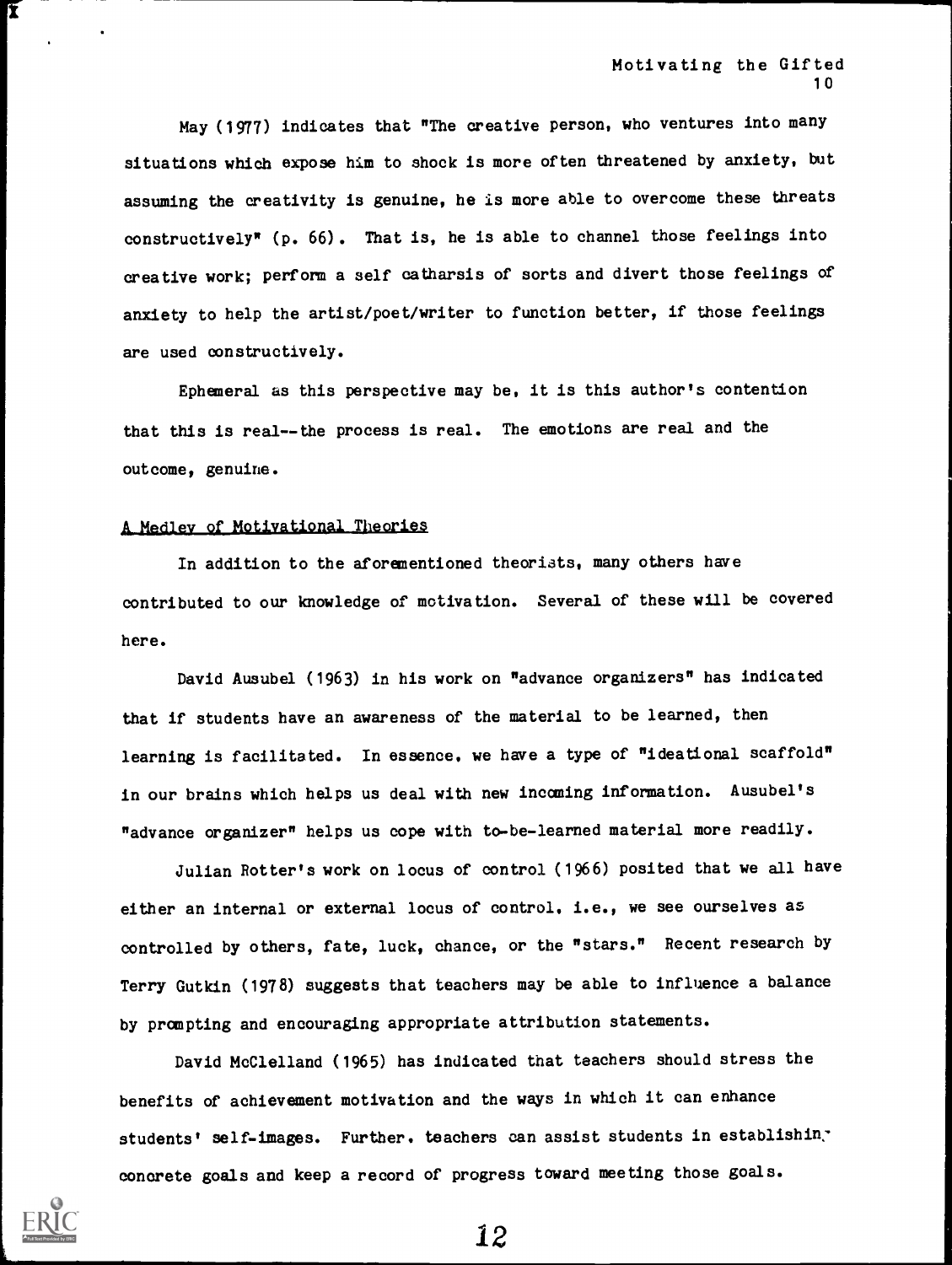Craig, Mehrews, and Clarizio (1975) in examining the work of McClelland (1965) indicate that "an appropriate program for the development of achievement-motivation, share these characteristics:

1. It must teach participants about the concept of achievement motivation and its importance in becoming successful.

2. It must create strong positive expectations that the student can. will, and should become more achievement oriented.

3. It must demonstrate that the change sought is consistent with the demands of realiity, the individual's own makeup, and cultural values.

4. It must get the student to commit himself to accomplish realistic, practical and specific goals as a consequence of his new motive to achieve.

5. It must have the student record his progress toward the goals to which he/she is committed.

6. It must provide an atmosphere in which the individual feels honestly accepted and respected as a person capable of directing his future.

#### Meta-Evaluation:

In order to perform an evaluation. one must have a conception of man and of humanity. Is man the rat of the Skinner box or the thinking/evaluat ig man of Rational Emotive Therapy? Is the student the humanistic caring being or the ever growing internal mechanisms of Piaget?

Moshman (1979) has indicated that there are several germaine components to theory analysis and meta-theoretical formulation. A theory must be evaluated in terms of nine developmental trends. These are:

1. Isolation of variables

2. Hypothetic deduction

3. The destination between testing and using a hypothesis

4. Differentiation between hypotheses and data



I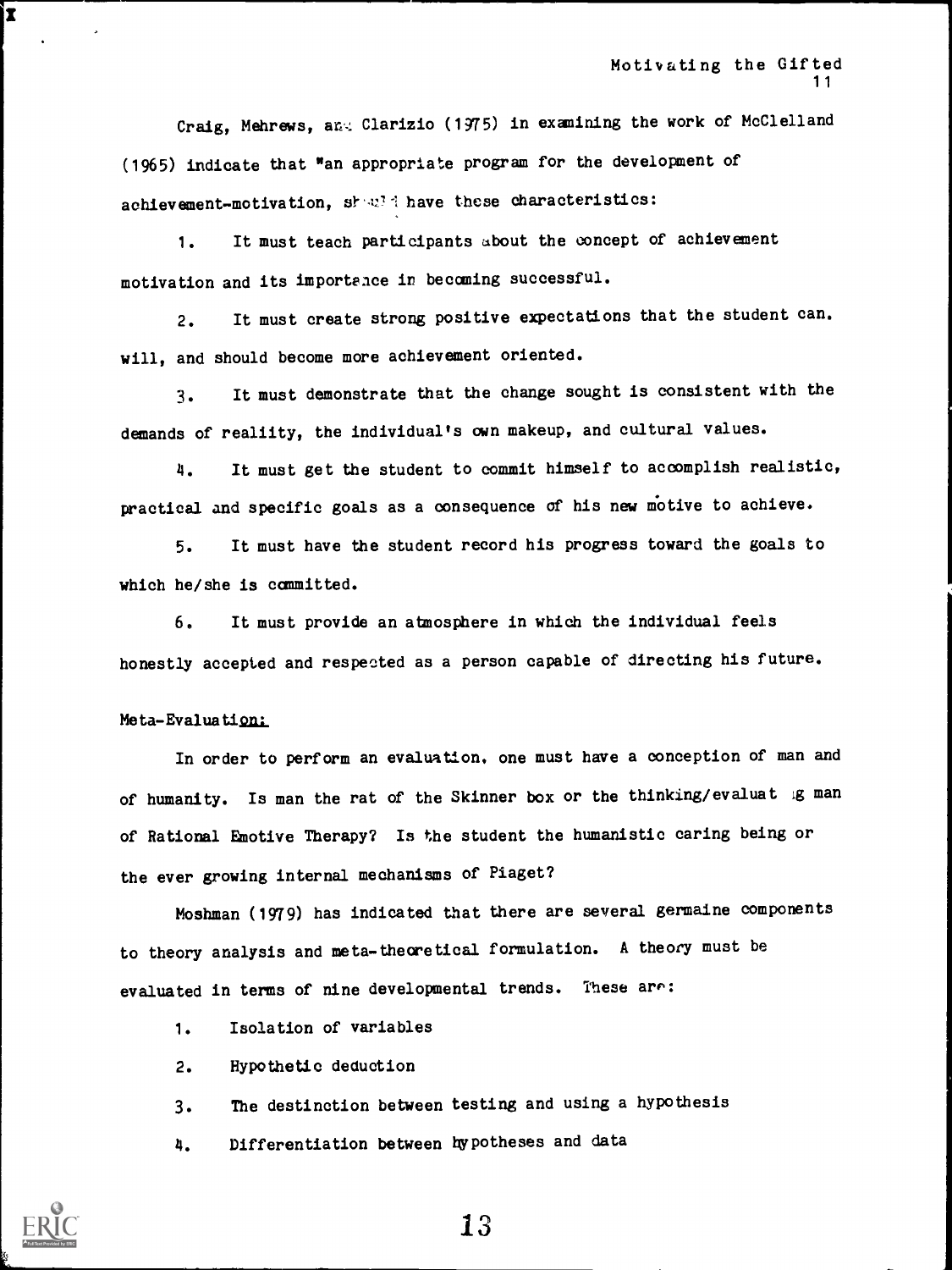5. Asymmetry of truth and falsity

6. Falsification

7. Parsimony

 $\mathbf{x}$  and  $\mathbf{x}$  and  $\mathbf{x}$  and  $\mathbf{x}$ 

8. Idealization

9. Epistemic humility (Moshman, 1979. p. 60-62)

He very rarely analyze the motivational theories that we utilize in our classrooms. However, as our knowledge of theorizing has increased and our knowledge of the gifted/talented/creative increases, it would appear necessary to empirically examine the use of our motivational theories with these exceptional individuals.

As our knowledge about our knowledge increases and our theoretical concepts of how we theorize expand, we may be better able to meet the needs of those students who meta-analyze, and possibly meta-create in the future.

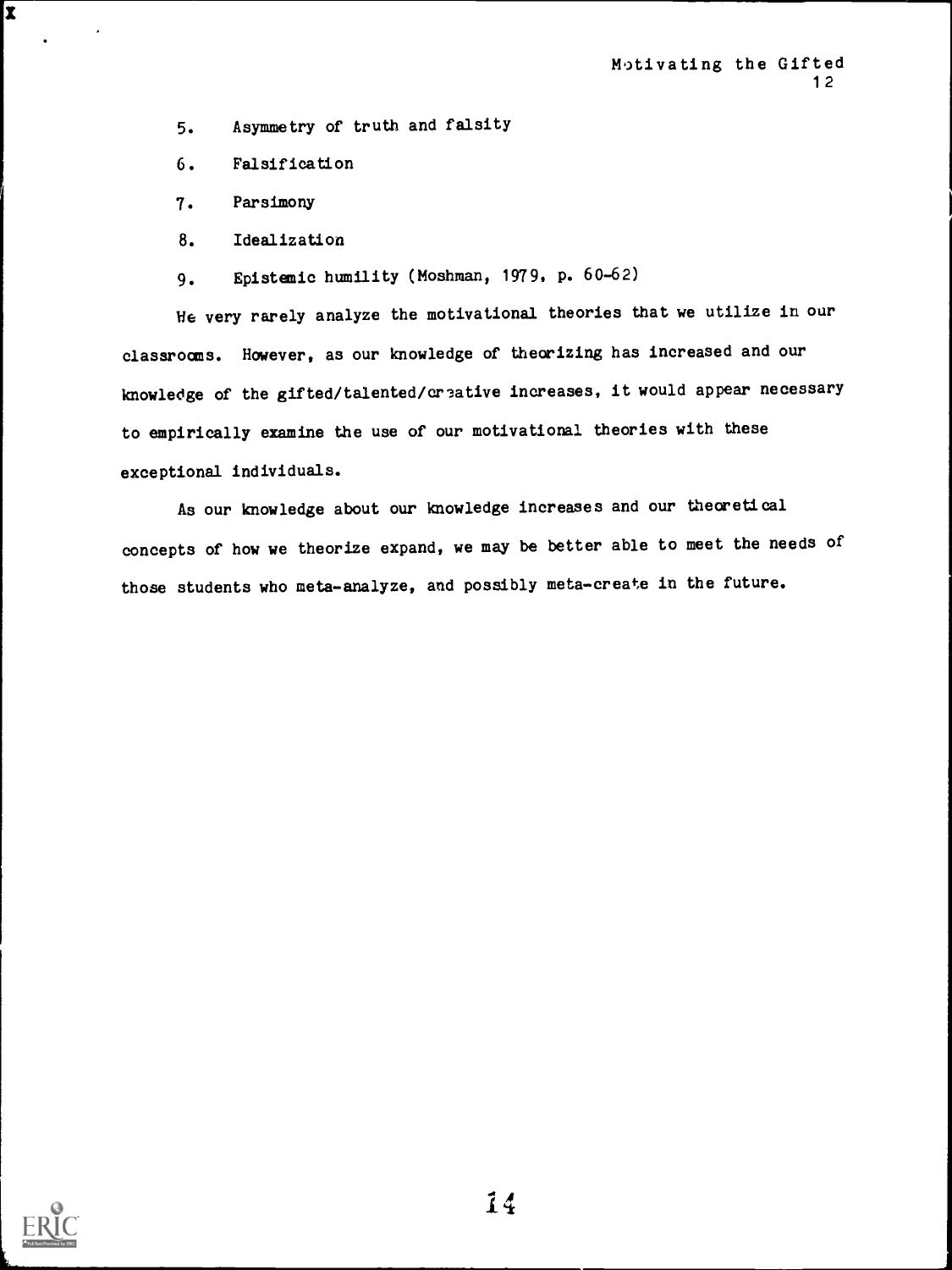#### References

- Ausubel, D.P. (1963). The psychology of meaningful verbal material. New York: Grune & Stratton.
- Bloom, B. S., Englehart. M. D., Furst. E. J., Hill, W. H., & Krathwohl, D. R. (1956). Taxonomy of educational objectives. Handbook I: Cognitive domain. New York: McKay.
- Craig, R. C., Mehrens. W. H., Clarizio. H. F. (1975). Contemporary educational psychology: Concepts. issues. applications. New York: John Wiley & Sons.
- Ellis, A. (1962). Reason & Emotion in Psychotherapy. New York: Lyle Stuart.
- Ellis, A. (1977). Fun as psychotherapy. In A. Ellis & R. Grieger (Ed.), Handbook of rational emotive therapy (p. 262-270). New York: Springer Publishing Co.
- Frankl. V. E. (1969). The will to meaning. New York: New American Library.

Frankl, V. E. (1978). The unheard cry for meaning:

Psychotherapy and humanism. New York: Simon and Schuster.

- Frankl. V. E. (1979). The defiant power of the human spirit. Cassette Recording Institute of Logotherapy.
- Glover. J.. Bruning, R. & Filbeck, R. (1983). Educational psychology principles and applications. Boston: Little Brown and Co.
- Glasser. W. (1969). Schools without failure. New York: Harper & Row.

Gutkin, T. B. (1978). Modification of elementary students' locus of control: An operant approach. Journal of Psychology, 100, 107-115.

Kagan, J. (Ed.) (1967). Creativity and learning. Boston: Houghton-Mifflin. Knaus, W. (1974). Rational emotive education. New York:

Institute for Rational Living.



 $\mathbf x$